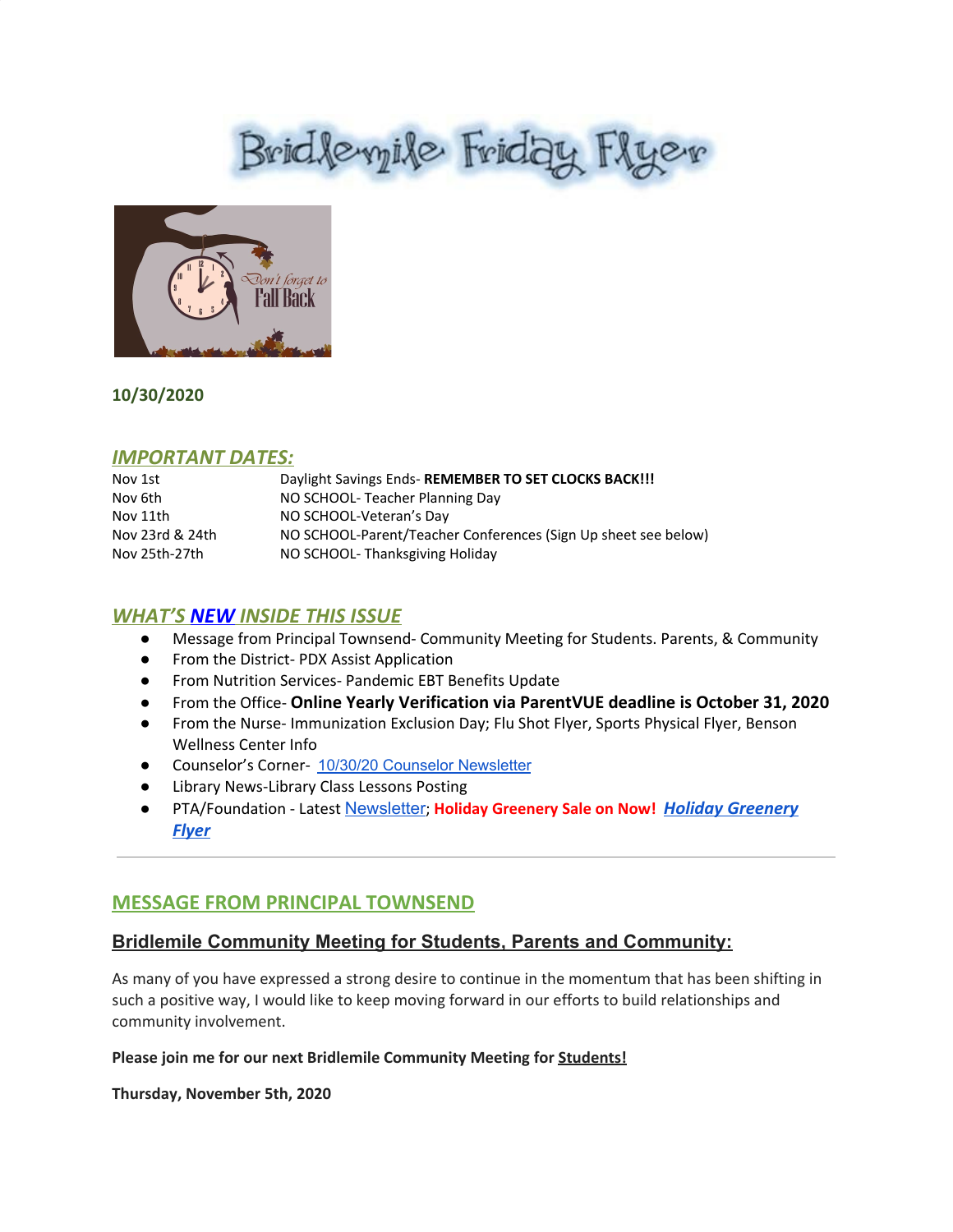**6:00 PM**

**Zoom Meeting Link:**

<https://pps-net.zoom.us/j/87331981834?pwd=Zmg1NWFTR2Y2V2V2cXBpeFZ6VVRzUT09>

Meeting ID: 873 3198 1834

Passcode: Beagles

Meeting ID: 873 3198 1834

Passcode: Beagles

One tap mobile

+16699009128,,87331981834# US (San Jose)

### +12532158782,,87331981834# US (Tacoma)

This meeting will be for students to attend! I would like to meet with all Bridlemile students to have a chance for us to get to know each other as well as giving them the opportunity to discuss any concerns they may have or ideas for connecting during distance learning. Following the Bridlemile Community Meeting for Students, we will hold a meeting for adults and staff.

Here is a fun [worksheet](https://docs.google.com/document/d/1gcQRWODhtz73OyKz9AREUnXbkyHhb5ryRnVZJPYMC8M/edit?usp=sharing) kids can complete to prepare their thoughts!

### **Bridlemile Community Meeting for Staff, Parents and Community**

**Thursday, November 5th, 2020 at 6:30 PM**

*We are using the same Zoom link for the Parents and Community meeting.* At the 6:30 PM meeting, I will give updates regarding building safety issues and other pertinent announcements, as well as hearing ideas/needs that you may have in terms of furthering community involvement, neighborhood safety, and action plans relating to racism and social injustices.

Thank you all in advance for taking the time to attend these Bridlemile Community Meetings, and for those who cannot, the meeting will be recorded in order for you to watch at your convenience.

\*\*\*\*\*\*\*\*\*\*\*\*\*\*\*\*\*\*\*\*\*\*\*\*\*\*\*\*\*\*\*\*\*\*\*\*\*\*\*\*\*\*\*\*\*\*\*\*\*\*\*\*\*\*\*\*\*\*\*\*\*\*\*\*\*\*\*\*\*\*\*\*\*\*\*\*\*\*\*\*\*\*\*\*\*\*\*\*\*\*\*\*\*\*\*\*\*\*\*\*\*\*\*\*\*\*

**See Something, Say Something**

Portland Parks and Recreation Security Manager in Charge has reached out to Bridlemile to say there would be increased patrols of Hamilton Park. If parents or community members see something concerning in the park please report it to 503.823.1637.

Also remember that you can report a tip to a safety concern directly to SafeOregon by:



- Phone: 844-472-3367
- Text: 844-472-3367
- Email: [tip@safeoregon.com](mailto:tip@safeoregon.com)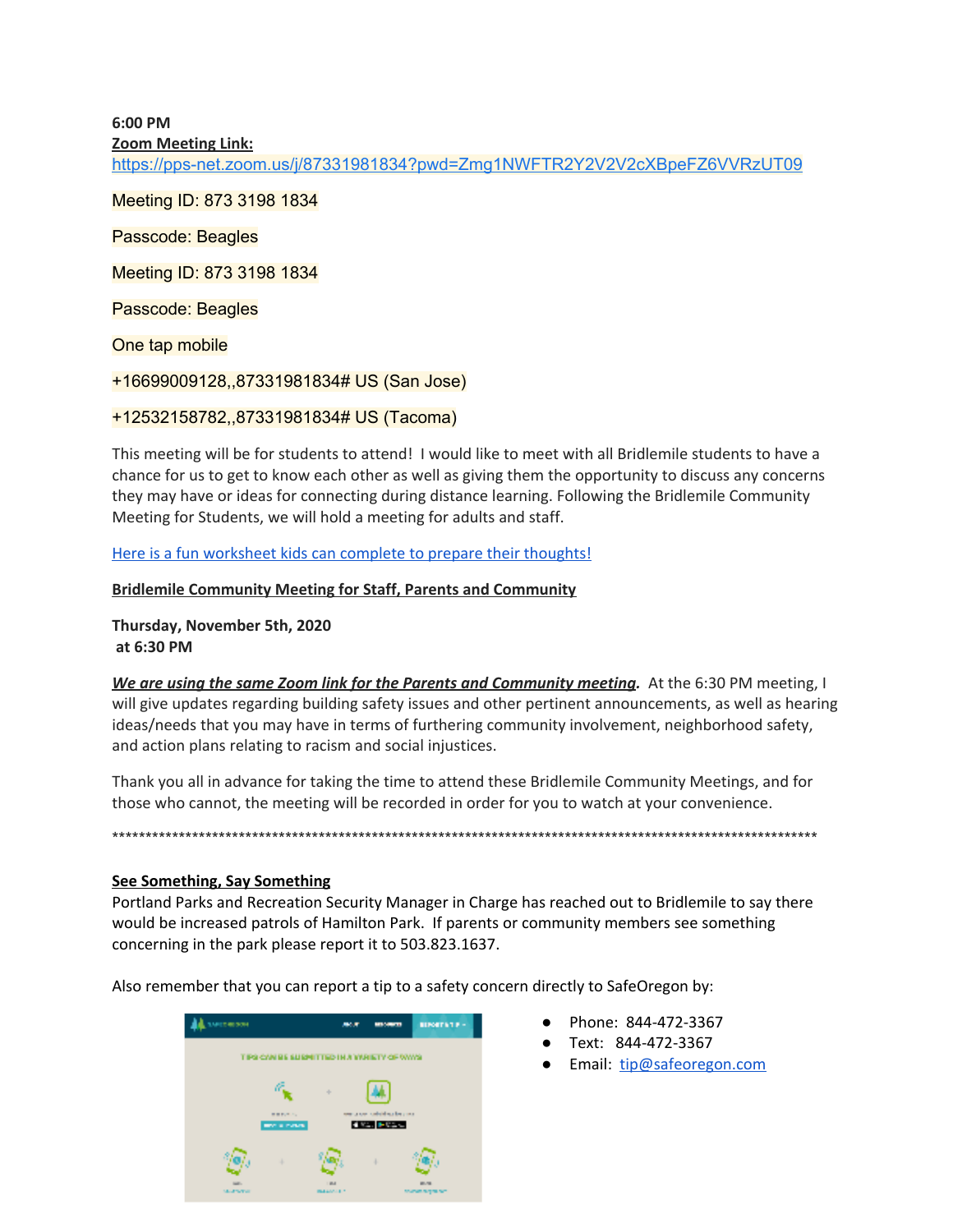# **DISTRICT NEWS**

For the latest district news click here: PPS District [Homepage](https://www.pps.net/portland) At home strategies for families for Distance Learning [resources for P-12 strategies](https://sites.google.com/pps.net/athomestrategies/home)

# **PDX ASSIST APPLICATION FOR \$500 VISA CARD ASSISTANCE**

Please visit the City of Portland's [pdxassist.com](http://pdxassist.com/) for an online application for \$500 Visa Cards to Portland households impacted by Covid-19. To qualify a household's income must be below 80% median income and need assistance. The application will open Tuesday, October 27 at 9am, and again on Friday, October 30 at 1pm. The first 1400 applicants will be awarded each day.

### **From: Office of Strategic Partnerships and Engagements** MENU OF STUDENT AND FAMILY SUPPORTS

As we continue through Comprehensive Distance Learning, we want to make families aware of a few resources. The PPS Family [Resources](https://www.pps.net/familyresources) webpage contains a variety of resources, including the [Menu](https://www.pps.net/cms/lib/OR01913224/Centricity/Domain/4/Fall_RESJ_booklet_09-10-2020.pdf) of Student and Family [Supports](https://www.pps.net/cms/lib/OR01913224/Centricity/Domain/4/Fall_RESJ_booklet_09-10-2020.pdf) available in the six supported languages at PPS. Families will receive a postcard soon with information about this menu of support.

The menu helps families and students find the services that are currently available to them and is listed by school. The menu includes details about the following services and supports:

- Academic Supports
- Belonging and Connection Services
- Family Supports and Resources
- Culturally Specific Supports

# **From: Racial Equity and Social Justice Department**

### Hacienda Expresiones program

The Hacienda Expresiones Program is a virtual after school program for K-8 students offering enrichment and academic support. All of the programming is online and materials are delivered to your home with no contact to your student or your family. Families should contact the site directly to enroll.

Click on these locations to find the one nearest to your home: **[Miraflores](https://drive.google.com/file/d/1QhVWatQ345mhkGhMu4xIiGlG5yUiFu7X/view?usp=sharing)** Villa De [Mariposas](https://drive.google.com/file/d/1RaoHuLXaFQCcxcz1RpDSyl8PrdBriQR_/view?usp=sharing) [Expresiones](https://drive.google.com/file/d/1owBfLCkFImq1ZnMHzT8BdwaUTB2kRZb_/view?usp=sharing) Jardines De La Paz [Expresiones](https://drive.google.com/file/d/1IJmkH8uay9uionc6rQdC7ovui5K5D7ld/view?usp=sharing) Clara Vista Salon Comunal

### **MESSAGE FROM NUTRITION SERVICES PANDEMIC EBT BENEFITS UPDATE FROM ODE**

A message from the Oregon Department of Education Child Nutrition Programs (ODE CNP) to address the questions about the Pandemic Electronic Benefit Transfer (P-EBT) '*extensions'*: On October 1, 2020, the State of Oregon was notified that funds for future P-EBT benefits have been approved. The Oregon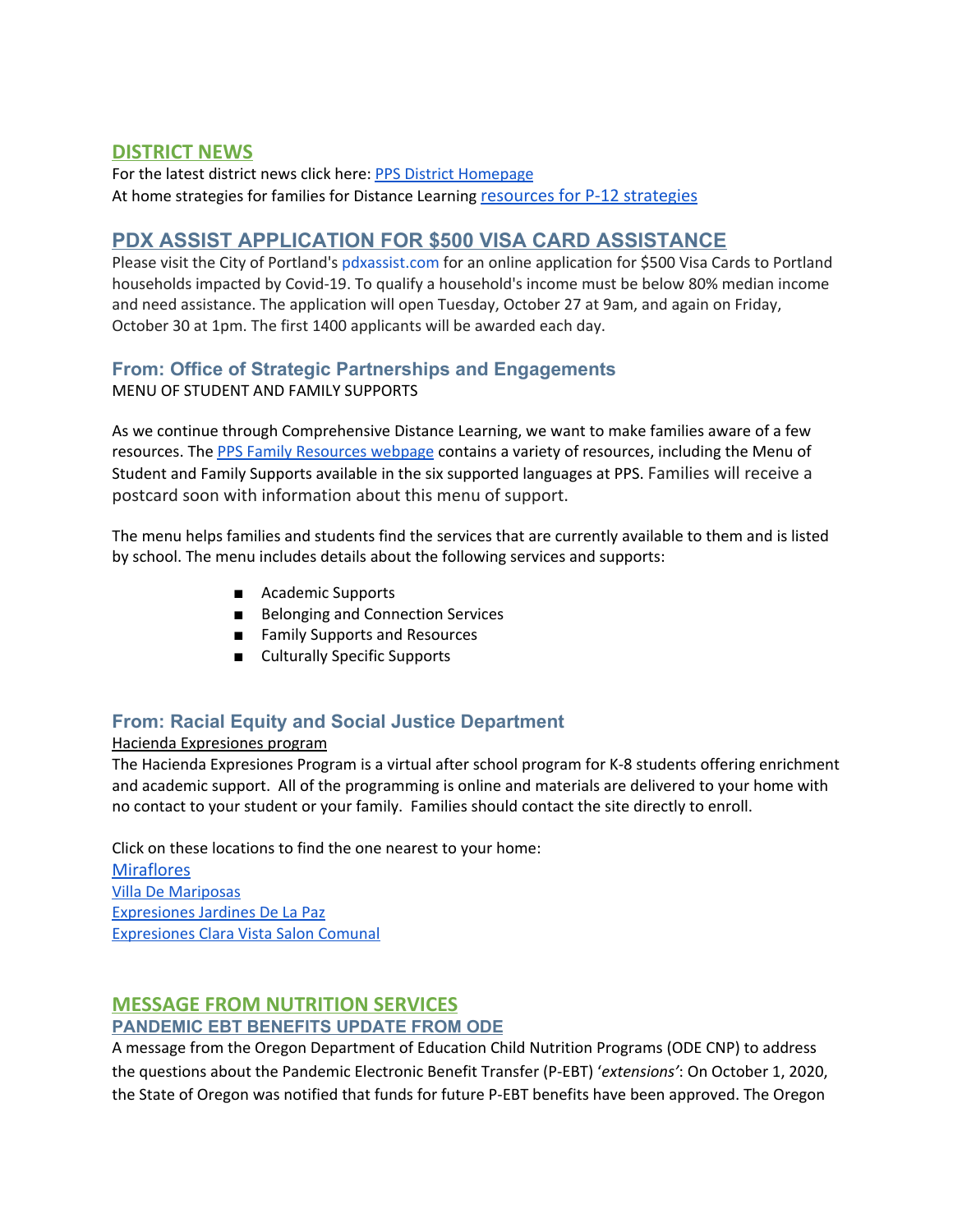Department of Education (ODE) and the Department of Human Services (DHS) have not yet received the details regarding the new funding, and as a result, are unable to process any new student data for the P-EBT programs at this time. In addition, ODE has processed all eligible student information from the spring and fall data collection submissions from schools. The deadline for processing eligible student data from the original P-EBT data collection was September 30, 2020. Because of this deadline, ODE is currently unable to process changes or additional students from the original reporting. We will continue to provide more information in the near future as it becomes available.

For further information or questions about P-EBT benefits, please contact the Nutrition Services department at [mealbenefits@pps.net.](mailto:mealbenefits@pps.net)

# **FROM THE OFFICE**

# **\*\*\*Online Yearly Verification via ParentVUE deadline is October 31, 2020\*\*\***

Dear Families,

Beginning on November 1, 2020, if you have not submitted the online Yearly Verification for your student(s), you will receive the following message upon logging in to your ParentVUE account: "*The Yearly Verification process must be complete to continue*". You will not be able to access ParentVUE until your student verification is complete. Click [ParentVUE](https://www.pps.net/Page/2341) to begin, and click on the Yearly Verification Tab.

If you are having difficulty with the online process, please contact the office for assistance.

If you would prefer to complete the verification via paper, please contact the office [bridlemile-office@pps.net](mailto:bridlemile-office@pps.net) and we will email you a hardcopy of your student's profile. Please review all the information and write in any necessary changes. Be sure to **sign and date** the paper verification form and return to the office via email or regular mail to the school.

Thank you!

# **Bridlemile Fall Conference Sign-ups**

This year, conference sign-ups will be happening via Google Calendar. To sign up for a conference time please follow these steps:



- 1. Click on the link below for your child's teacher. The link will bring you to a Google calendar specific to each teacher so you will need to sign in with a Google account to access it. Student accounts will work fine if no parent Google account is available.
- 2. Advance the calendar to Nov. 23-24 (there is a link at the bottom of the page that will do this automatically)
- 3. Click on the available time slot that you want to claim. Click on save to finalize your sign-up.

A video version of these steps can be found here: Bridlemile [Conference](https://drive.google.com/file/d/1qJ12afpeNdaZ8PdcEeJ7HWXZM4d7waDf/view) Sign-Up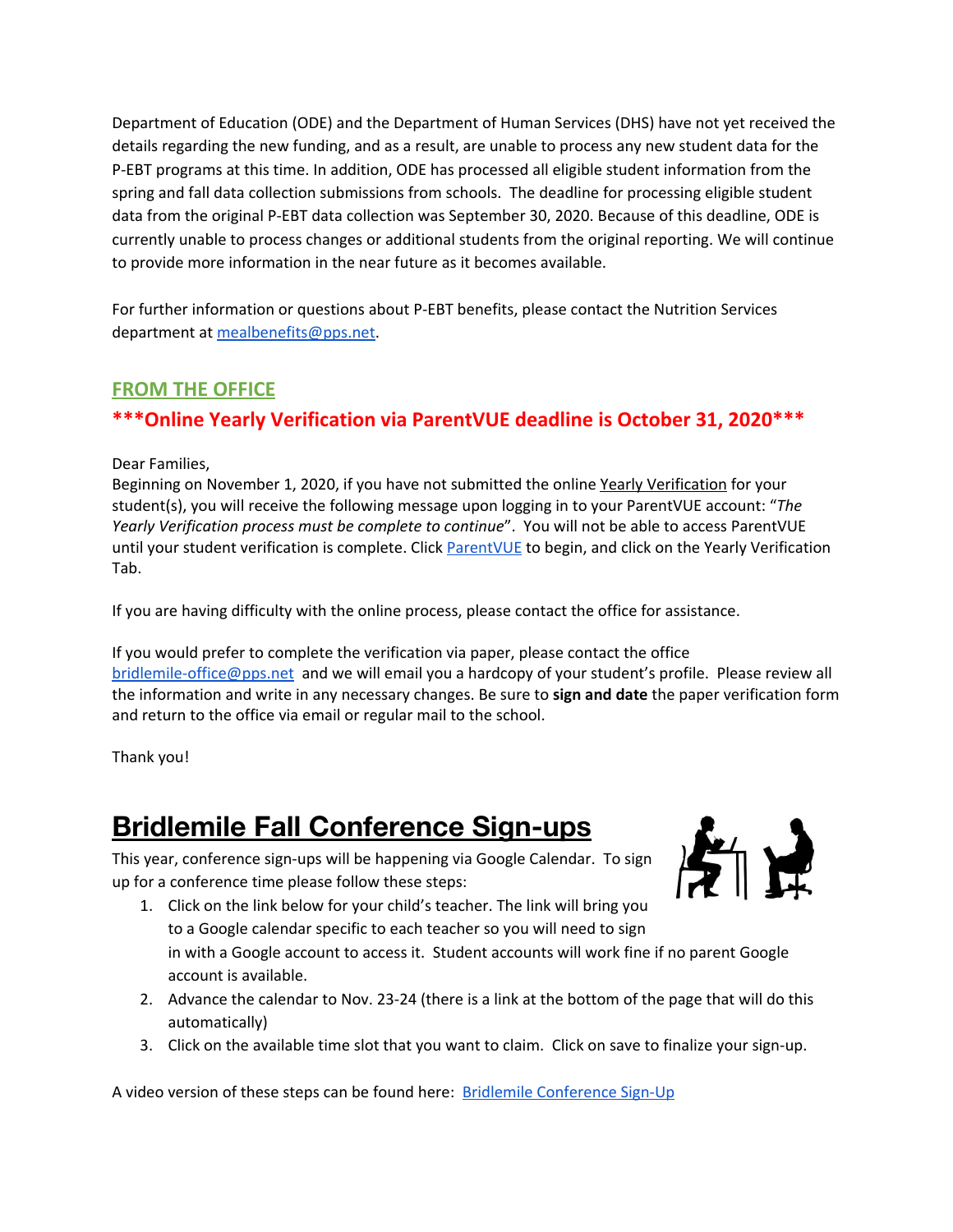Please note that while slots are 30 minutes, conferences will only be 20 minutes. The additional time is *allotted for teachers to transition between meetings.*

| Teacher      | Sign-up Links                      |
|--------------|------------------------------------|
| Sumner       | <b>Sumner Conference Link</b>      |
| <b>Beebe</b> | <b>Beebe Conference Link</b>       |
| <b>Black</b> | <b>Black Conference Link</b>       |
| Augustine    | <b>Augustine Conference Link</b>   |
| Guthrie      | <b>Guthrie Conference Link</b>     |
| Rischiotto   | <b>Rischiotto Conference Link</b>  |
| Smith/Barde  | <b>Smith/Barde Conference Link</b> |
| Hales        | <b>Hales Conference Link</b>       |
| Koning       | <b>Koning Conference Link</b>      |
| Maddy        | <b>Maddy Conference Link</b>       |
| Gayler       | <b>Gayler Conference Link</b>      |
| Lockett      | Lockett Conference Link            |
| Welle        | <b>Welle Conference Link</b>       |
| McNeal       | <b>McNeal Conference Link</b>      |
| Miner        | <b>Miner Conference Link</b>       |
| Dillon       | Dillon Conference Link             |
| Gooselaw     | <b>Gooselaw Conference Link</b>    |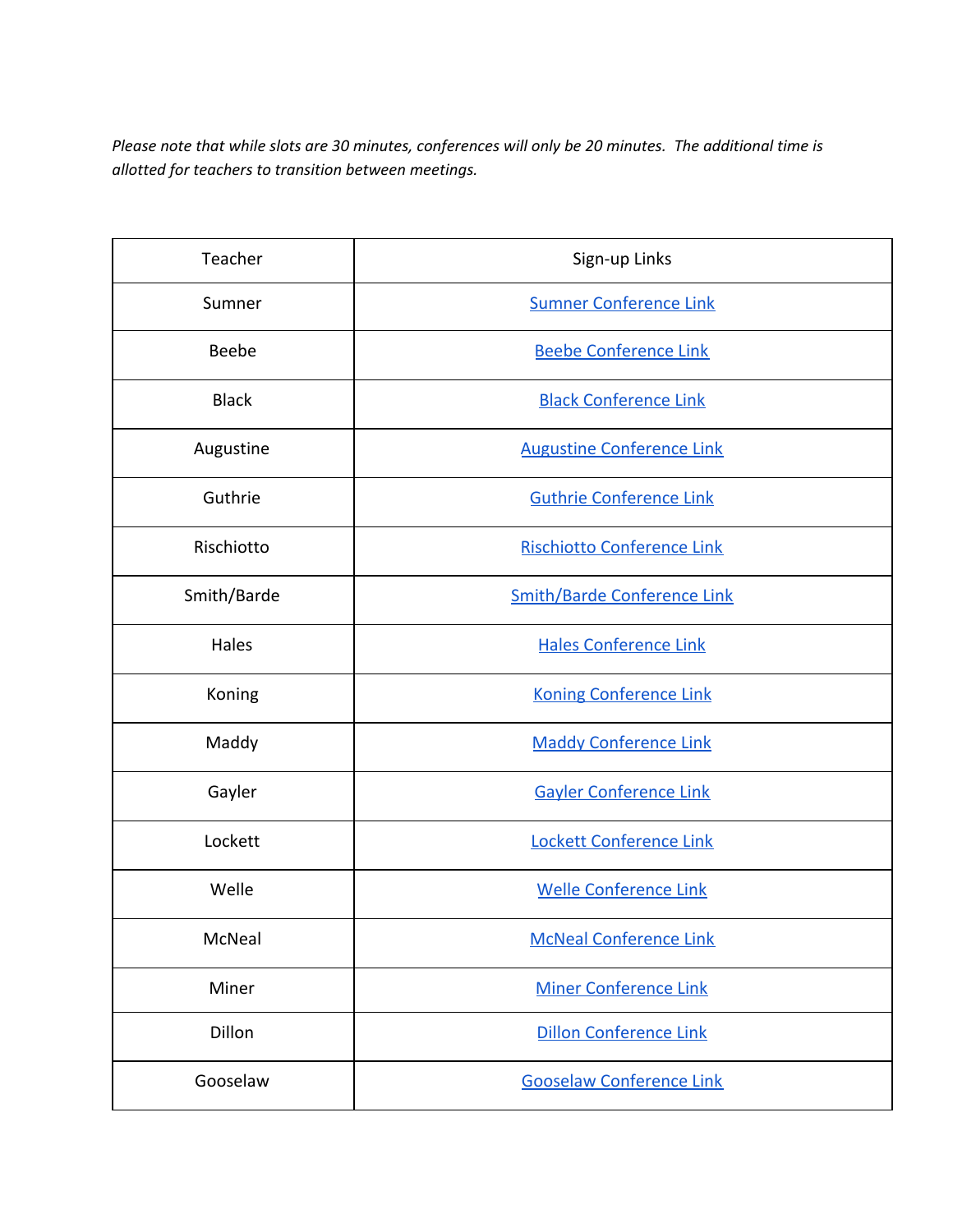| <b>Hansen</b>   | Hansen Conference Link                 |
|-----------------|----------------------------------------|
| Whitaker        | <b>Whitaker Conference Link</b>        |
| Covington-Brehm | <b>Covington-Brehm Conference Link</b> |

Specialist teachers will also be available to meet remotely to talk about their program or answer questions. Please follow the same sign-up procedure to schedule a meeting with a specialist teacher.

### Specialist Meeting Sign-Ups

| Barlow        | <b>Barlow Conference Link</b>    |
|---------------|----------------------------------|
| <b>Morris</b> | <b>Morris Conference Link</b>    |
| McCormick     | <b>McCormick Conference Link</b> |
| Dahinden      | Dahinden Conference Link         |
| Stenger       | <b>Stenger Conference Link</b>   |

### **FROM THE NURSE**

Immunizations are an important part of keeping our kids and community safe from certain diseases. That is why vaccines are required for school. Click [here](https://www.oregon.gov/oha/PH/PREVENTIONWELLNESS/VACCINESIMMUNIZATION/GETTINGIMMUNIZED/Pages/SchRequiredImm.aspx) to see what immunizations are required for your child's grade. Fall is a great time to catch-up on vaccines and get your yearly flu shots. Students need to be up-to-date on vaccines or give the school documentation of an exemption by early January, so that your child is not at risk of being excluded from school. **Exclusion day is February 17, 2021**.

Family Resources:

| <b>2.0 Community Flu Shot Poster.pdf</b>        |  |
|-------------------------------------------------|--|
|                                                 |  |
| <b>PPS SHC Spanish Sports Physical 2020.pdf</b> |  |
|                                                 |  |
| <b>PPS SHC English Sports Physical 2020.pdf</b> |  |

### [English](http://track.spe.schoolmessenger.com/f/a/W1CsaaqJ6MT6x_N98vYV2g~~/AAAAAQA~/RgRhfCozP0RbaHR0cHM6Ly93d3cucHBzLm5ldC9jbXMvbGliL09SMDE5MTMyMjQvQ2VudHJpY2l0eS9Eb21haW4vNzUvSGVhbHRoQ2FyZV8xMC4yOS4yMC1FbmdsaXNoLnBkZlcHc2Nob29sbUIKAEez9ppf4mTUJlIQZGJ1cmxpbmdAcHBzLm5ldFgEAAAAAQ~~) | [Español](http://track.spe.schoolmessenger.com/f/a/HxFxMZweQvWPZLM8ONaEoA~~/AAAAAQA~/RgRhfCozP0RbaHR0cHM6Ly93d3cucHBzLm5ldC9jbXMvbGliL09SMDE5MTMyMjQvQ2VudHJpY2l0eS9Eb21haW4vNzUvSGVhbHRoQ2FyZV8xMC4yOS4yMC1TcGFuaXNoLnBkZlcHc2Nob29sbUIKAEez9ppf4mTUJlIQZGJ1cmxpbmdAcHBzLm5ldFgEAAAAAQ~~) | [Tiếng](http://track.spe.schoolmessenger.com/f/a/aH8m6blQDYgQLrgoI1iygA~~/AAAAAQA~/RgRhfCozP0ReaHR0cHM6Ly93d3cucHBzLm5ldC9jbXMvbGliL09SMDE5MTMyMjQvQ2VudHJpY2l0eS9Eb21haW4vNzUvSGVhbHRoQ2FyZV8xMC4yOS4yMC1WaWV0bmFtZXNlLnBkZlcHc2Nob29sbUIKAEez9ppf4mTUJlIQZGJ1cmxpbmdAcHBzLm5ldFgEAAAAAQ~~) Việt | [中文](http://track.spe.schoolmessenger.com/f/a/SxBdOvEjaes84bBlR53_bw~~/AAAAAQA~/RgRhfCozP0RbaHR0cHM6Ly93d3cucHBzLm5ldC9jbXMvbGliL09SMDE5MTMyMjQvQ2VudHJpY2l0eS9Eb21haW4vNzUvSGVhbHRoQ2FyZV8xMC4yOS4yMC1DaGluZXNlLnBkZlcHc2Nob29sbUIKAEez9ppf4mTUJlIQZGJ1cmxpbmdAcHBzLm5ldFgEAAAAAQ~~) | [Русский](http://track.spe.schoolmessenger.com/f/a/sk7kiGJXPapemkt8h0Pp1w~~/AAAAAQA~/RgRhfCozP0RbaHR0cHM6Ly93d3cucHBzLm5ldC9jbXMvbGliL09SMDE5MTMyMjQvQ2VudHJpY2l0eS9Eb21haW4vNzUvSGVhbHRoQ2FyZV8xMC4yOS4yMC1SdXNzaWFuLnBkZlcHc2Nob29sbUIKAEez9ppf4mTUJlIQZGJ1cmxpbmdAcHBzLm5ldFgEAAAAAQ~~) | [Soomaali](http://track.spe.schoolmessenger.com/f/a/qEnSBFDGGJcQuhmiyfvbLg~~/AAAAAQA~/RgRhfCozP0RaaHR0cHM6Ly93d3cucHBzLm5ldC9jbXMvbGliL09SMDE5MTMyMjQvQ2VudHJpY2l0eS9Eb21haW4vNzUvSGVhbHRoQ2FyZV8xMC4yOS4yMC1Tb21hbGkucGRmVwdzY2hvb2xtQgoAR7P2ml_iZNQmUhBkYnVybGluZ0BwcHMubmV0WAQAAAAB)

Dear PPS Families,

Since the start of the COVID-19 pandemic, there has been a significant decline in children accessing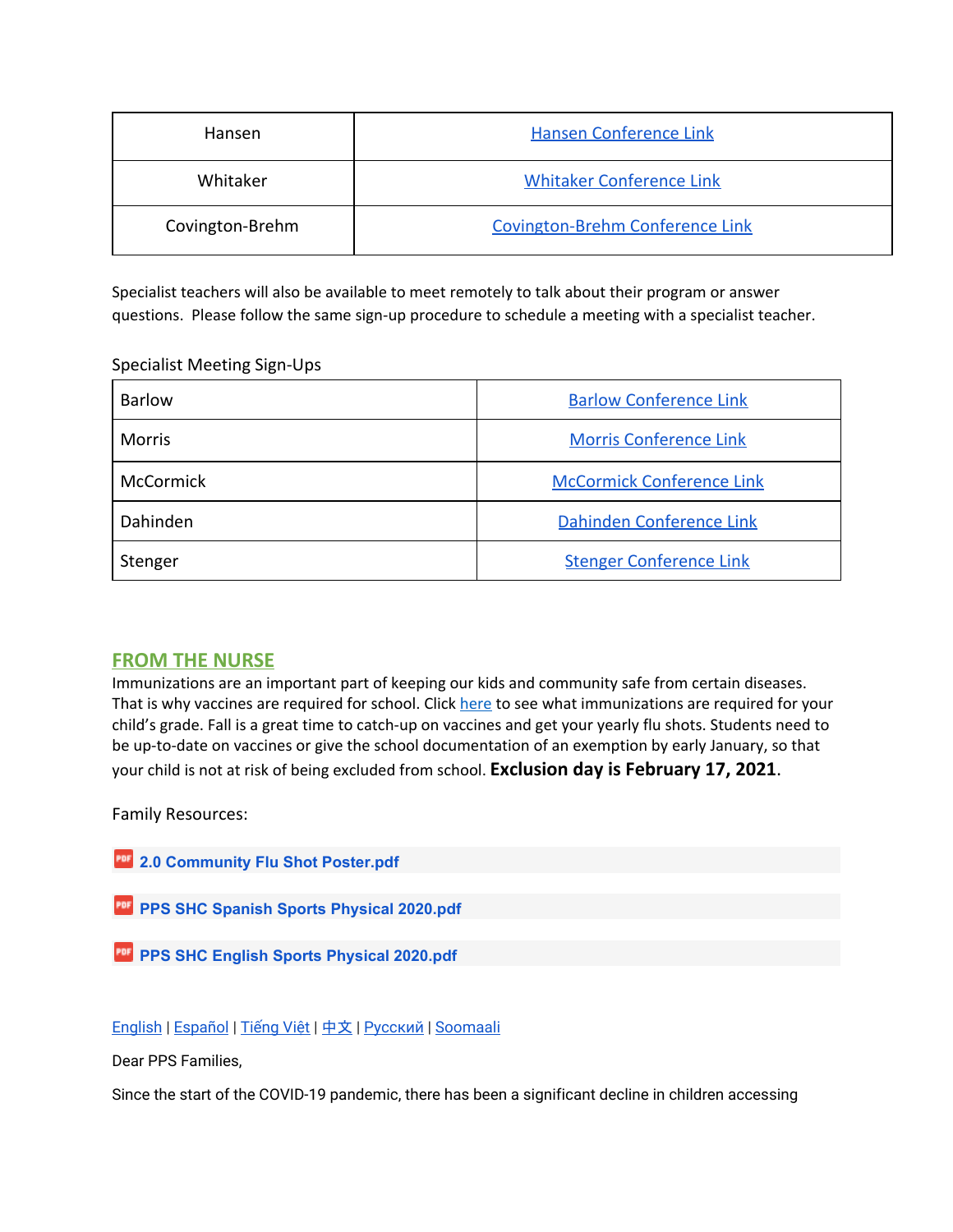preventative medical services like vaccines and well child checks. We're happy to announce that we have reopened two of PPS' school-based health centers to provide access to medical services for students while the district continues to hold classes remotely. School-based health centers offer quality, affordable health care by doctors and Family Nurse Practitioners for children and youth with no out of pocket cost.

The opening of the **Benson Wellness Center** will join the **Roosevelt Student Health Center** as the second school-based health center to re-open in PPS. These centers provide students an additional option to access health care aside from their primary care provider and serve students who don't have access to health care.

### **Benson [Wellness](http://track.spe.schoolmessenger.com/f/a/aQocIvCN-v_RIONufv7ZSw~~/AAAAAQA~/RgRhfCozP0RZaHR0cHM6Ly93d3cucHBzLm5ldC9jbXMvbGliL09SMDE5MTMyMjQvQ2VudHJpY2l0eS9Eb21haW4vNC9iZW5zb25faGVhbHRoX2NlbnRlcl9zaGVldC5wZGZXB3NjaG9vbG1CCgBHs_aaX-Jk1CZSEGRidXJsaW5nQHBwcy5uZXRYBAAAAAE~) Center**

- **Where:** Benson Polytechnic High School, 546 NE 12th
- **Serves:** All PPS students ages 7 to 21
- **Partners:** Oregon Health Services University, Multnomah County, Multnomah Education Service **District**
- **Services:** Regular check-up, sports physical, primary care, immunizations, injury evaluation, mental health and substance use evaluation and treatment, sexual health, other medical questions. The center does not offer COVID-19 testing, but can refer patients to testing sites sponsored by OHSU or Multnomah County.
- **If you need care:** Call 503-494-8505 to register for first-time patients; call 503-418-0409 to make an appointment, in-person or virtual. Please note that face masks are required during appointments.

See the flyer for more information. For questions about the Benson Wellness Center please contact Caroline Bleckmann, School Social Worker, by email or phone at cbleckmann@pps.net or 503-729-3486.

### **Hours for an in-person appointment:**

Tuesday & Thursday: 1:00 p.m.- 5:00 p.m Wednesday: 8:00 a.m. - 12:00 p.m.

### **Phone or virtual appointment:**

Monday - Friday 8:00 a.m - 5:00 p.m.

Stay connected via Instagram @Benson\_wellness\_center.

Link to fliers in multiple languages [English](https://drive.google.com/file/d/1r1q9_SoV_l9j7cb5N3lcyaE6ygeiqEwq/view?usp=sharing) [Spanish](https://drive.google.com/file/d/1_HDfzaf_h2xEItUqw2b0qpBxLH-PS__x/view?usp=sharing) [Chinese](https://drive.google.com/file/d/1IiKfBYeS6cJGbQpeYJO20cFCQ55p4q9Z/view?usp=sharing) [Russian](https://drive.google.com/file/d/1lZAyuraWtB8aPchjx-vC6Sr16ly-mtiX/view?usp=sharing) [Somali](https://drive.google.com/file/d/15dYmgZ_vp1JeYGyK8Jugd4JG6BOETcPW/view?usp=sharing) [Vietnamese](https://drive.google.com/file/d/1hlWvLZ1oy-oIBkFkU9ParLeHzCojVdVT/view?usp=sharing)

#### **[Roosevelt](http://track.spe.schoolmessenger.com/f/a/eRD5kcIxOD34UZmdh-aPrA~~/AAAAAQA~/RgRhfCozP0RUaHR0cHM6Ly93d3cucHBzLm5ldC9jbXMvbGliL09SMDE5MTMyMjQvQ2VudHJpY2l0eS9Eb21haW4vNC9TdHVkZW50SGVhbHRoLUVuZ2xpc2gucGRmVwdzY2hvb2xtQgoAR7P2ml_iZNQmUhBkYnVybGluZ0BwcHMubmV0WAQAAAAB) Student Health Center**

- **Where:** Roosevelt High School, 6941 N Central St.
- **Serves:** All K-12 youth that live in Multnomah County
- **Provider:** Multnomah County
- **Services:** Check-ups, sports physical, immunizations, illness or injury, flu shots, COVID-19 testing, reproductive health, prescriptions, lab tests, counseling.
- **If you need care:** Call 503-988-3909 to schedule an appointment (in-person or virtual)
- **Other options:** Any PPS student can utilize, at no cost, the Multnomah County Student Health Centers at David Douglas High School (call 503-988-3554) and Parkrose High School (503-988-3392), including COVID-19 testing. More information is available at the [Multnomah](http://track.spe.schoolmessenger.com/f/a/Jf3-HMhiAt88RnkHNCsJlg~~/AAAAAQA~/RgRhfCozP0QvaHR0cHM6Ly9tdWx0Y28udXMvaGVhbHRoL3N0dWRlbnQtaGVhbHRoLWNlbnRlcnNXB3NjaG9vbG1CCgBHs_aaX-Jk1CZSEGRidXJsaW5nQHBwcy5uZXRYBAAAAAE~) County Student Health Center [website.](http://track.spe.schoolmessenger.com/f/a/Jf3-HMhiAt88RnkHNCsJlg~~/AAAAAQA~/RgRhfCozP0QvaHR0cHM6Ly9tdWx0Y28udXMvaGVhbHRoL3N0dWRlbnQtaGVhbHRoLWNlbnRlcnNXB3NjaG9vbG1CCgBHs_aaX-Jk1CZSEGRidXJsaW5nQHBwcy5uZXRYBAAAAAE~)

Also, we'd like to remind families that medical insurance is available at no cost to any youth 18 or younger, regardless of immigration status, through the Oregon Health Plan. Please see the [OHP](http://track.spe.schoolmessenger.com/f/a/xbdxo8Z2j32ygUz3v7jatg~~/AAAAAQA~/RgRhfCozP0RsaHR0cHM6Ly93d3cucHBzLm5ldC9jbXMvbGliL09SMDE5MTMyMjQvQ2VudHJpY2l0eS9Eb21haW4vNC9CYWNrX3RvX1NjaG9vbC1PSFBfT0hJTV9IZWFsdGhfQ292ZXJhZ2VfRmxpZXIucGRmVwdzY2hvb2xtQgoAR7P2ml_iZNQmUhBkYnVybGluZ0BwcHMubmV0WAQAAAAB) flyer for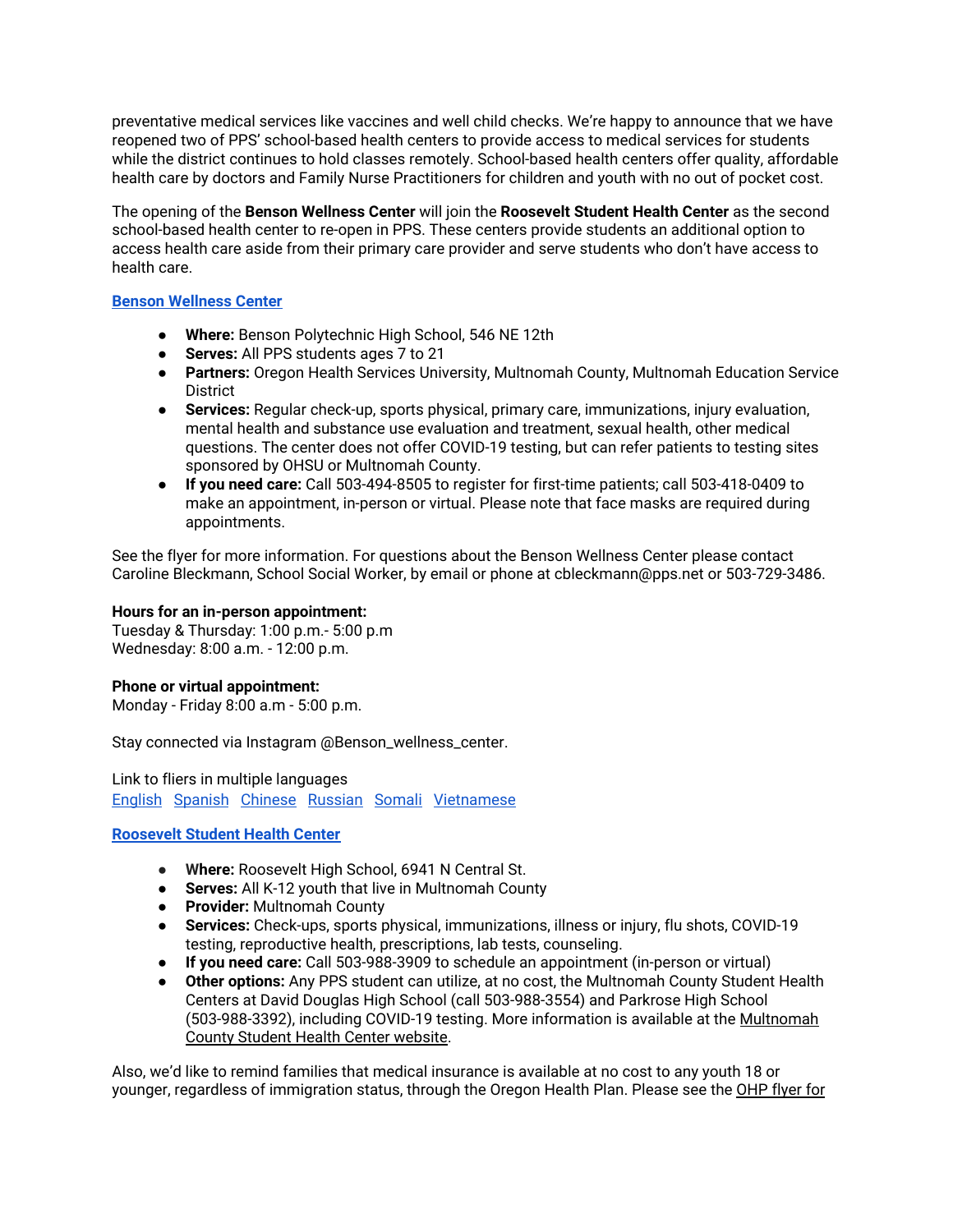### more [information](http://track.spe.schoolmessenger.com/f/a/xbdxo8Z2j32ygUz3v7jatg~~/AAAAAQA~/RgRhfCozP0RsaHR0cHM6Ly93d3cucHBzLm5ldC9jbXMvbGliL09SMDE5MTMyMjQvQ2VudHJpY2l0eS9Eb21haW4vNC9CYWNrX3RvX1NjaG9vbC1PSFBfT0hJTV9IZWFsdGhfQ292ZXJhZ2VfRmxpZXIucGRmVwdzY2hvb2xtQgoAR7P2ml_iZNQmUhBkYnVybGluZ0BwcHMubmV0WAQAAAAB).

If you have any questions about student health services, feel free to contact Leti Ayala, PPS Health Services Coordinator, at layalaguillen@pps.net.

Greetings to all Families from your School Nurse, Trudy Davis BSN, RN Flu season is here and it's never too early or too late to get your flu shot. The flu shot remains our best defense against contracting the flu. It is especially important now due to the COVID-19 pandemic to protect yourself against the flu. The County Health Department provides the following information about the flu.

<https://multco.us/health/diseases-and-conditions/influenza>

The flu is a contagious disease caused by influenza germs. Flu can lead to mild to serious illness, and can sometimes lead to hospitalization and death.

Flu is spread from person to person by coughing, sneezing, talking or singing.

Adults and children should get a flu shot each year.

You should also stay home if you are sick. Cover coughs and sneezes, and wash your hands frequently with soap and water, or use a hand sanitizer to avoid getting sick.

Please contact me at [tdavis@mesd.k12.or.us](mailto:tdavis@mesd.k12.or.us) if you have any questions or need resources to access health care in general. This year due to CoVid-19 flu vaccine clinics are not scheduled with the county at this time. However, families can go to any pharmacy and get their flu shot generally for free depending on insurance. This is quite convenient, as pharmacies are located in many grocery stores, like Safeway or Fred Meyer. Kaiser patients can access the website with their member ID <https://thrive.kaiserpermanente.org/care-near-oregon-southwest-washington>. There is a drive through option at Clackamas Town Center and there may be other drive through options as well.

### **COUNSELORS CORNER**

Click the link to see this week's counselor Newsletter: 10/30/20 Counselor [Newsletter](https://docs.google.com/document/d/1Cbk5UgFgQiOF6f-Fjn1CDpj2fXcCEimnHu6nIOqCyyE/edit?usp=sharing)

# **MUSIC NEWS FROM MS. BARLOW**

Dear families,

The links provided below contain information on Band and String Classes for fourth and fifth graders. We will fill out the Instrument Rental form later. Please read the information and I'll look forward to hearing from those who are interested in playing an instrument in this unusual year!

Thank you, Becca Barlow - Music Teacher

Band and Strings [Classes](https://docs.google.com/document/d/1RudqyICA4FF6QSbj7ZVZA4uqzmfTveofDVhPiAg3EQs/edit?usp=sharing) 2020-21 Musical [Instrument](https://drive.google.com/file/d/10xQsqepipMG23HuZRGRRJFCqNq1t2WAW/view?usp=sharing) Rental Contract